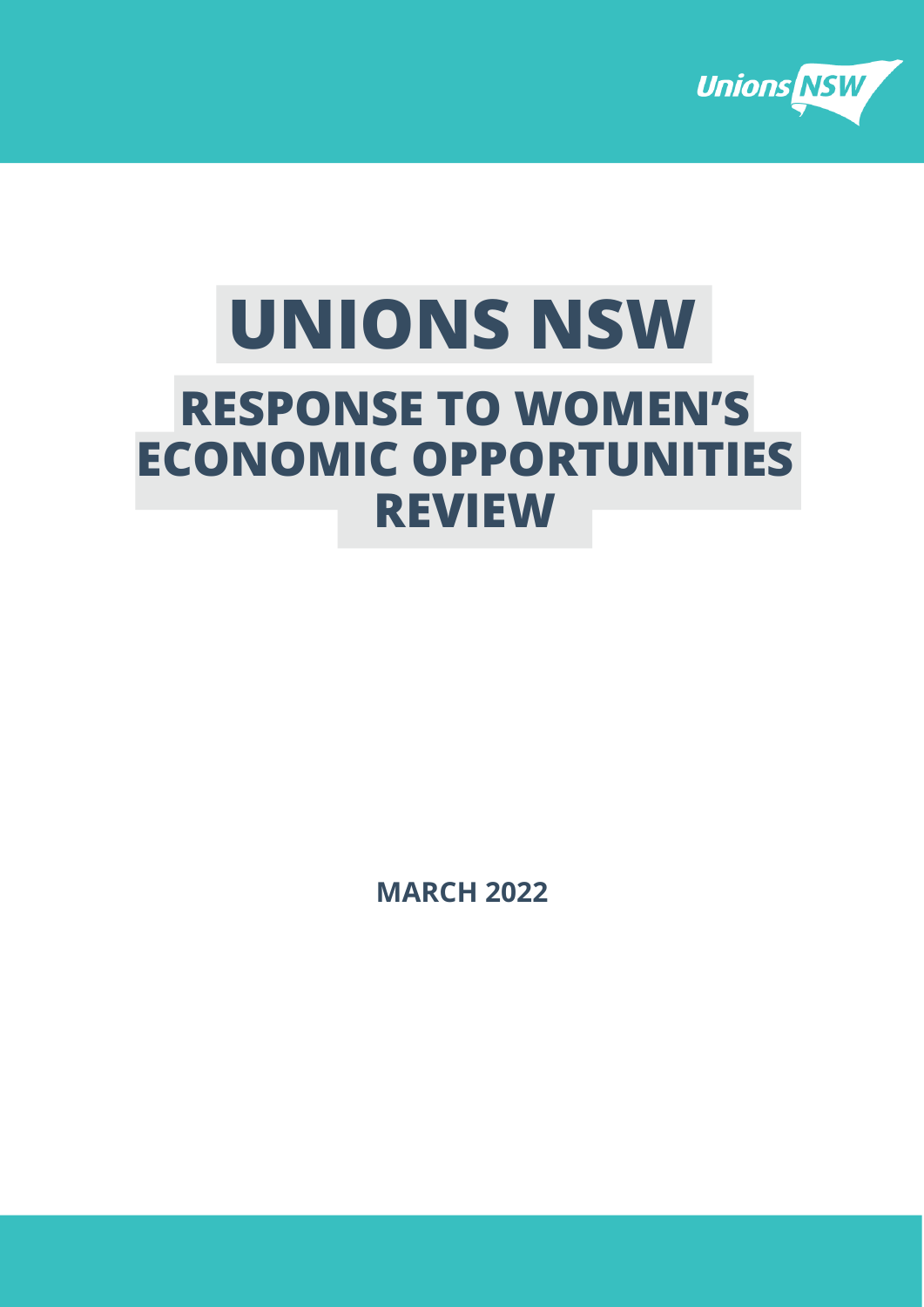# **Contents**

| Recommendation 1: NSW Gender Equity Audit Agency  4           |
|---------------------------------------------------------------|
| Recommendation 2: Comprehensive family and domestic           |
| Recommendation 3: Comprehensive implementation of             |
| Recommendation 4: Sexual harassment and family and domestic   |
|                                                               |
| Recommendation 6: Equal primary carer paid parental leave and |
| Recommendation 7: Targeted TAFE and University courses during |
| Recommendation 8: Scholarships for future women leaders11     |
|                                                               |
| Recommendation 10: Remove the NSW public sector wages cap     |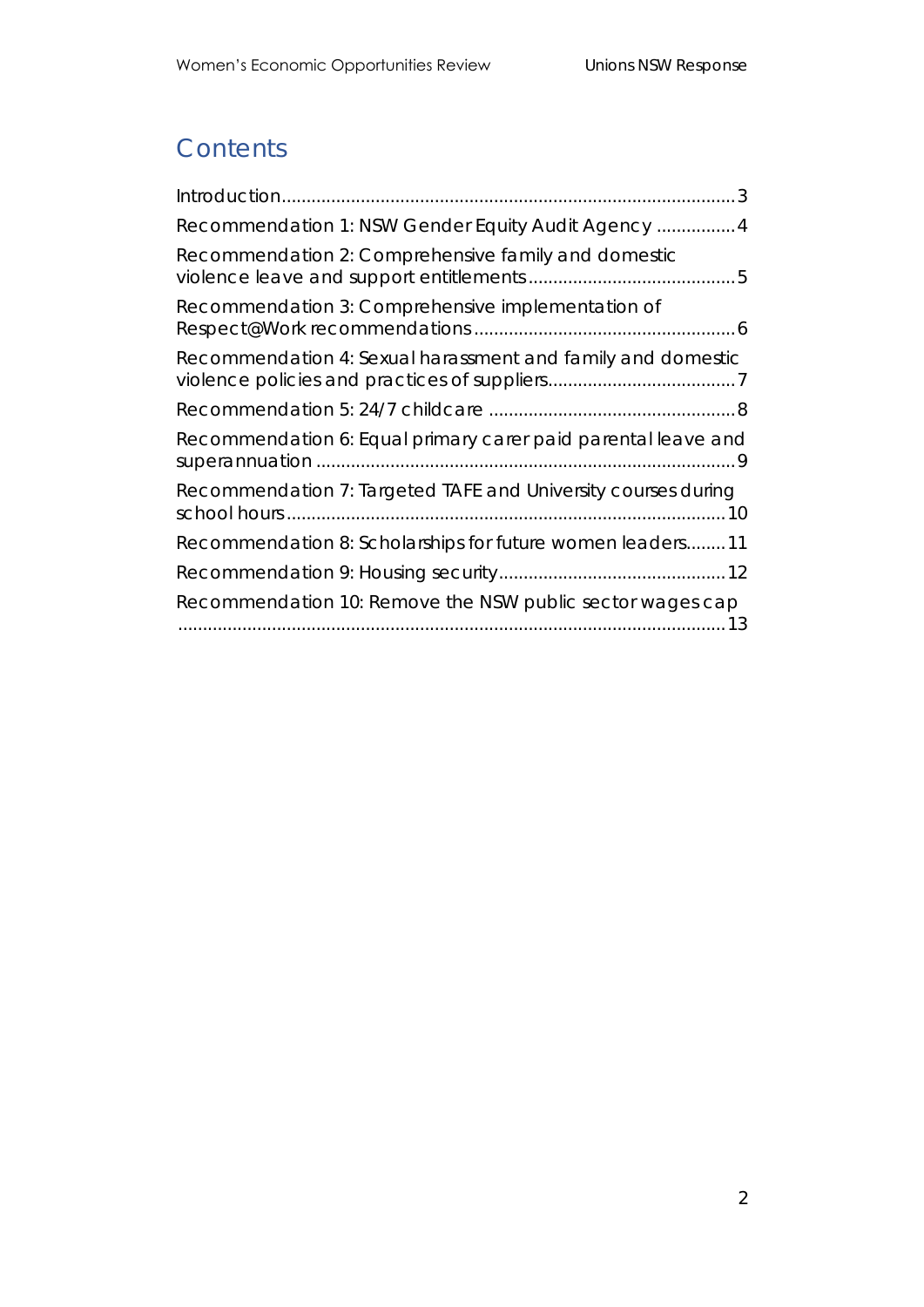## <span id="page-2-0"></span>Introduction

Unions NSW's submission to the Women's Economic Opportunity Review focuses on all four of the Review's priority objectives in the Terms of Reference:

- **Objective A**: Support women to enter, re-enter and stay in the workforce, including options to improve the affordability and accessibility of childcare.
- **Objective B**: Create the opportunities and conditions for women to succeed in the workforce, including equity in the workplace such as reducing the gender pay gap and improving women's leadership opportunities.
- **Objective C**: Improve women's economic security throughout their lifetime.
- **Objective D**: Support female entrepreneurs to start and run their own business.

We also refer to the presentation by NSW Treasury at the Public Sector Union Consultative Forum (**PSUCF**) on 8 February 2022. At the PSUCF, NSW Treasury informed unions that the Review has a goal of ensuring the NSW Government is an employer of choice for women. We note while the Terms of Reference are about reform options that can be pursued by the NSW Government generally rather than as an employer, some of our recommendations will focus on reforms the NSW Government can pursue for its own employees in line with its goal of being an employer of choice for women.

We look forward to participating in the consultation and are happy to answer further questions and provide more information about the recommendations below.

Unions NSW March 2022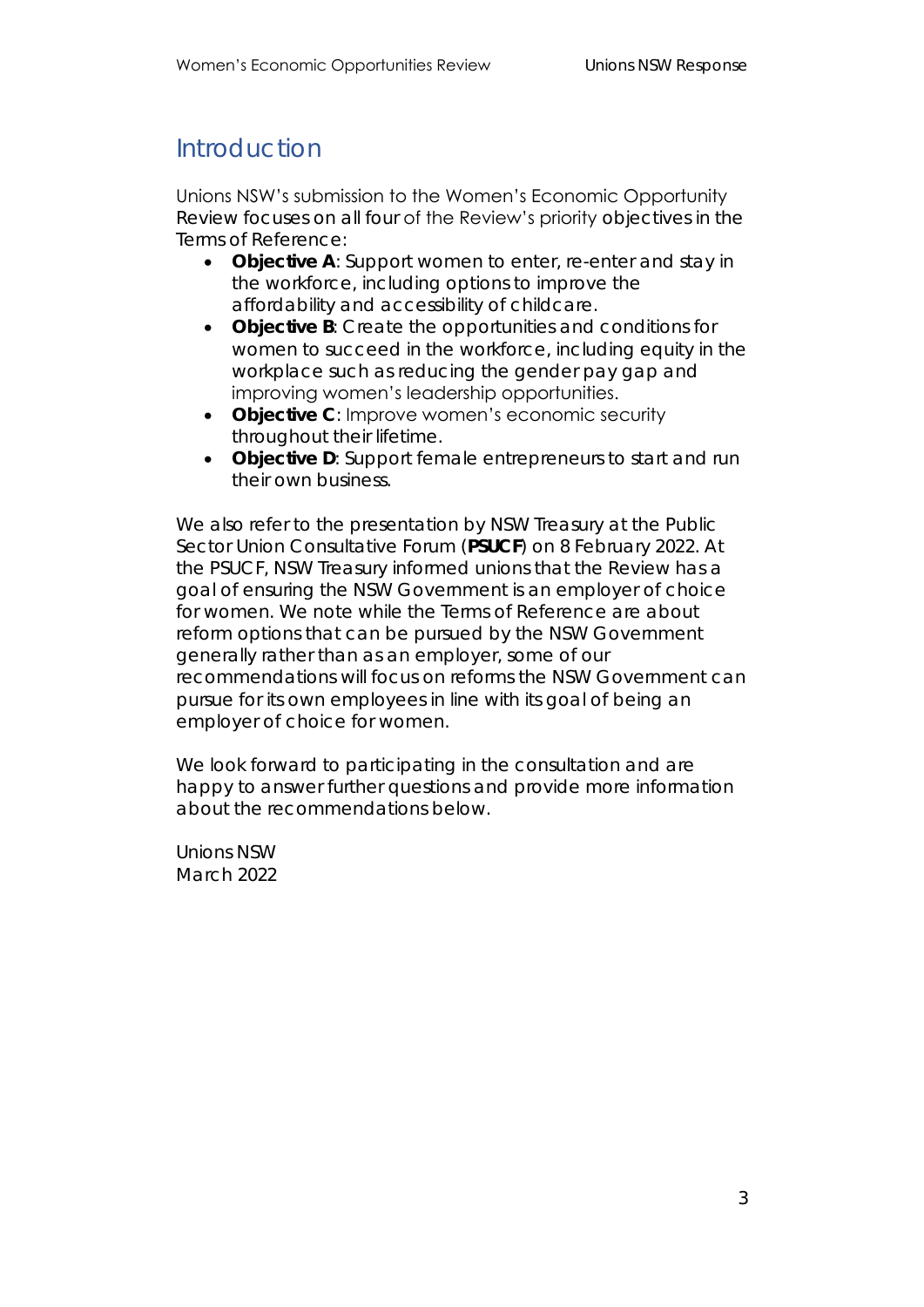## <span id="page-3-0"></span>Recommendation 1: NSW Gender Equity Audit Agency

**We recommend a NSW Gender Equity Audit Agency be established as a statutory authority to oversee, evaluate, and report on progress toward women accessing economic opportunity.**

The NSW Gender Equity Audit Agency will work closely with Womens NSW. The Agency will set standards, oversee implementation, evaluate for outcomes, and further develop options toward the goal of gender equality in NSW.

A vision, plan, targets, actions, responsibilities, evaluation process and next steps are critical to success. The Agency should be a statutory body tasked with setting targets, overseeing processes, measuring outcomes, monitoring adherence, reporting on achievements, and consulting with the NSW government, communities, unions, business and other stakeholders on further actions to realise gender equity.

This recommendation will meet **Objectives A, B, C and D** of the Review.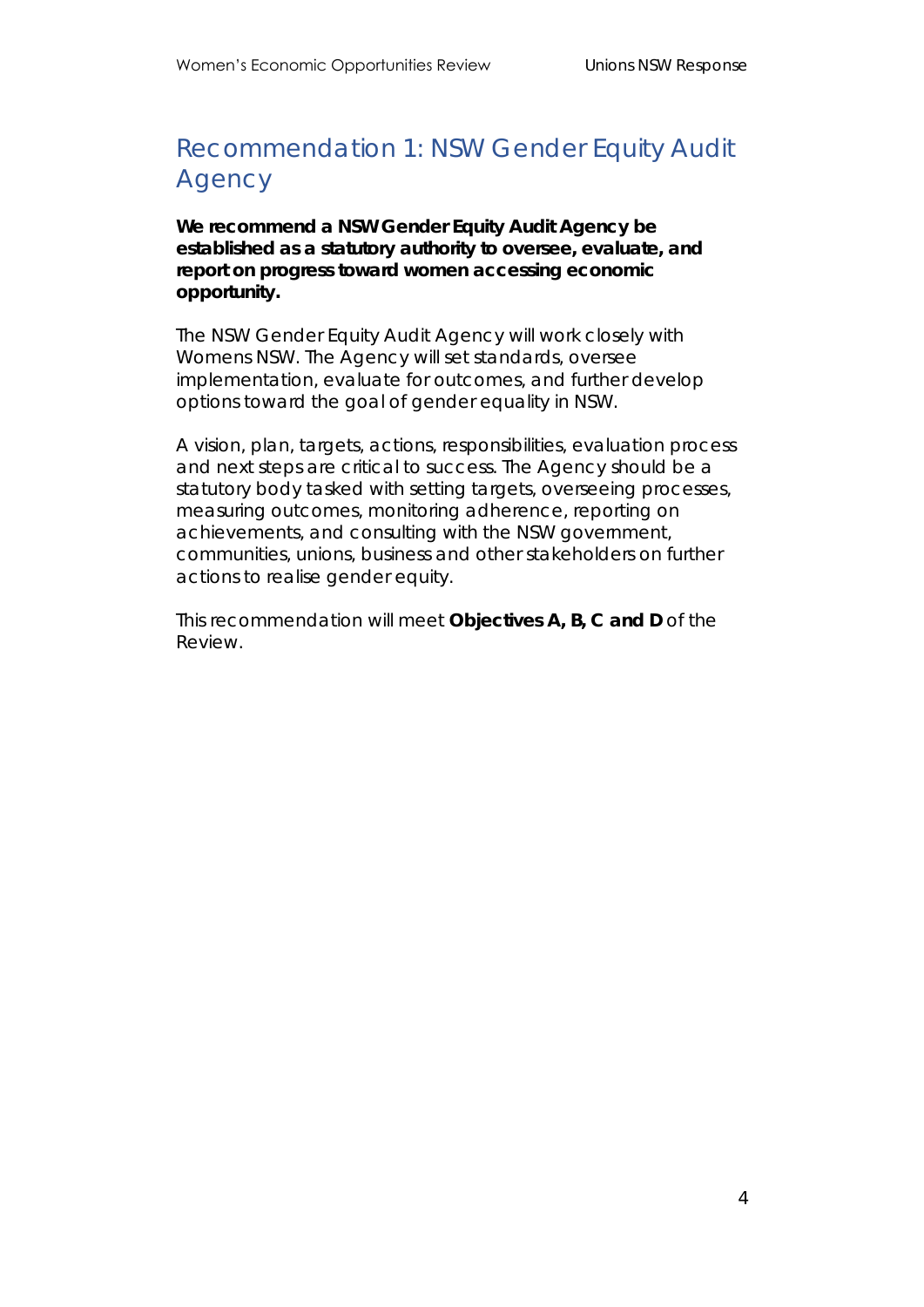### <span id="page-4-0"></span>Recommendation 2: Comprehensive family and domestic violence leave and support entitlements

**We recommend the NSW Government include in its family domestic violence leave and support entitlements additional best practice entitlements such as 5 days' supporter leave and access to behavioural change specialists for those who use violence.**

1 in 6 women in the NSW workforce are or have experienced domestic or family violence. The cost of intimate partner violence to the Australian economy was estimated at \$8.1 billion. If no preventative action is taken, this cost is projected to rise to \$9.9 billion annually by 2021/22. \$235 million of this \$9.9 billion will be borne by employers and \$609 million will be borne in production-related losses.

We recognise the NSW Government introduced 10 days' paid domestic and family violence leave per calendar year from 1 January 2019 and has since provided its agencies with guiding principles on how to assist agencies to support NSW government sector employees who experience family and domestic violence.<sup>1</sup> These guiding principles provide for a workplace entitlement for all NSW Government employees and should be included in all relevant industrial instruments.

In our review of the entitlements and support available, we found that the supports for NSW government sector employees who experience family and domestic violence can be further strengthened by including:

- 5 days' paid supporter leave, for employees who support a family or friend experiencing domestic and family violence; and
- support for those who use violence to access to behavioural change specialists.

In addition, we recommend that the NSW Government joins Unions NSW in our push for *paid* family and domestic violence leave to be part of the National Employment Standards in the federal sphere.

This recommendation supports those whose lives are impacted by domestic and family violence to stay in the workforce, meeting all objectives of the Review, particularly **Objectives A and B**.

<sup>1</sup> NSW Governnment, Domestic and Family Violence Workplace Support *Policy – Guiding Principles for Agencies* (Version 1, 27 May 2019)

[<sup>&</sup>lt;https://www.treasury.nsw.gov.au/sites/default/files/2019-06/TC19-](https://www.treasury.nsw.gov.au/sites/default/files/2019-06/TC19-08%20Domestic%20and%20Family%20Violence%20Support%20with%20attachment.pdf)

[<sup>08%20</sup>Domestic%20and%20Family%20Violence%20Support%20with%20attachment.pdf>](https://www.treasury.nsw.gov.au/sites/default/files/2019-06/TC19-08%20Domestic%20and%20Family%20Violence%20Support%20with%20attachment.pdf)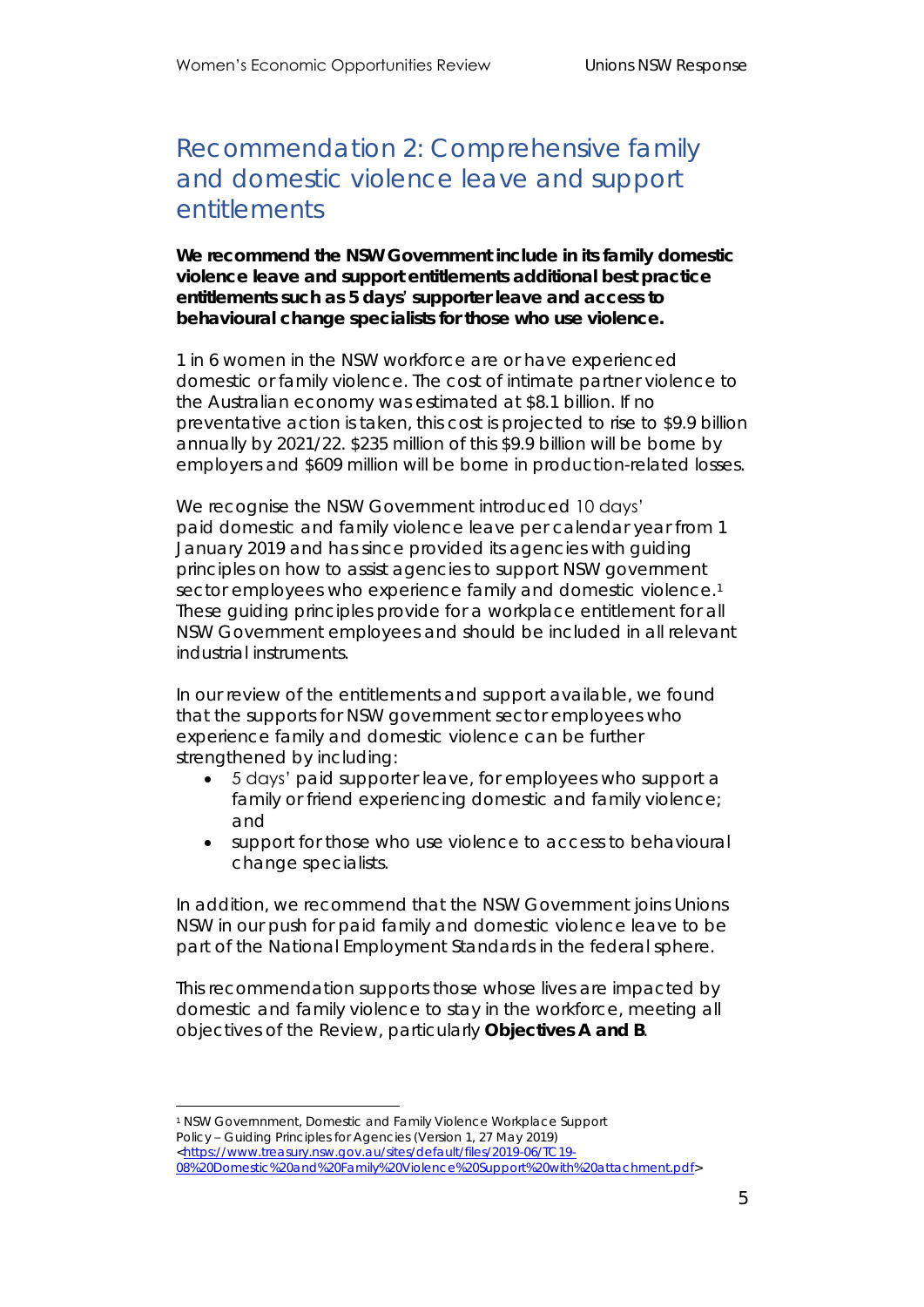#### <span id="page-5-0"></span>Recommendation 3: Comprehensive implementation of Respect@Work recommendations

**We recommend the NSW Government implement the 55 recommendations contained in the Australian Human Rights Commission's Respect@Work report across all entities.** 

**In addition, we recommend to the NSW Government Unions NSW's Gendered Violence Training Program as a preferred training program for NSW Government employees and managers on effective prevention and support strategies to reduce sexual harassment in the workplace.**

Workplace sexual harassment causes long-term health effects for workers as well as impacting on their family and co-workers.<sup>2</sup> 1 in 2 women and 1 in 4 men experience sexual harassment in the workplace.<sup>3</sup>

The Respect@Work report provides 55 recommendations for reducing sexual harassment in the workplace. While the recommendations focus mainly on steps the Australian Government can take, there are several recommendations directed at state governments and most recommendations can be tailored for implementation at the NSW state level.

Implementation of the 55 recommendations in the Respect@Work report and effective training on prevention and support strategies to reduce sexual harassment will significantly contribute to practical outcomes to ensure all workers are physically and psychologically safe at work**.** This creates the opportunities and conditions for women to succeed in the workforce, meeting **Objective B** of the Review.

<sup>2</sup> See generally, SafeWork, *Hazards A-Z: Sexual harassment* (accessed 2 March 2022)

[<sup>&</sup>lt;https://www.safework.nsw.gov.au/hazards-a-z/sexual-harassment>](https://www.safework.nsw.gov.au/hazards-a-z/sexual-harassment)

<sup>3</sup> See generally, Australian Bureau of Statistics, *Personal Safety, Australia* (8 November 2017) [<https://www.abs.gov.au/statistics/people/crime-and-justice/personal-safety-australia/latest](https://www.abs.gov.au/statistics/people/crime-and-justice/personal-safety-australia/latest-release)[release>](https://www.abs.gov.au/statistics/people/crime-and-justice/personal-safety-australia/latest-release)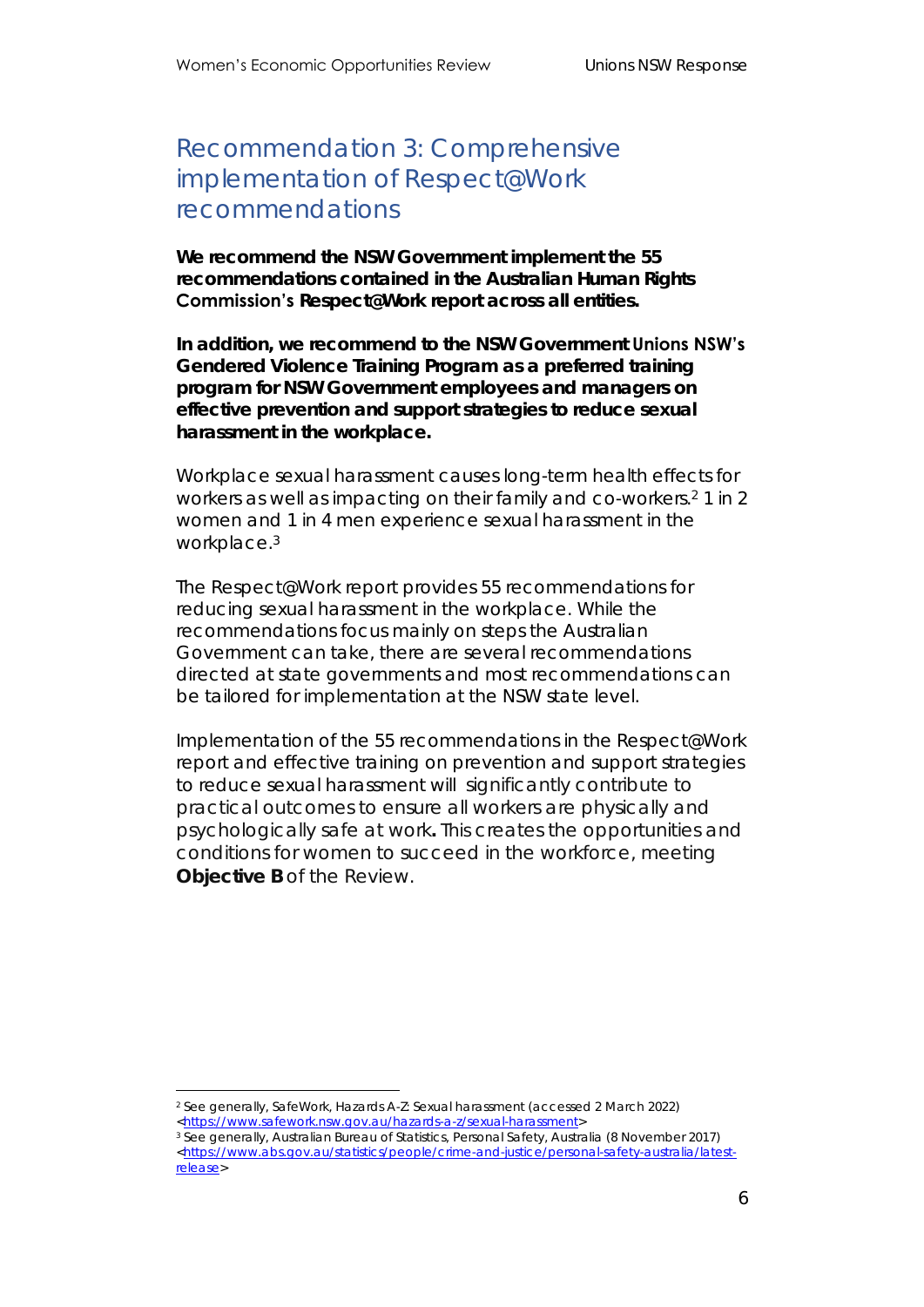<span id="page-6-0"></span>Recommendation 4: Sexual harassment and family and domestic violence policies and practices of suppliers

**We recommend all government contracts require suppliers to have and promote in their workplace sexual harassment and family and domestic violence policies and practices. We also recommend the outcomes of these policies be publicly available.**

All NSW Government contracts should require suppliers to have sexual harassment and family and domestic violence policies and practices in their workplace. These policies and practices should meet minimum requirements in terms of content, be widely promoted in the supplier's workplace, contain obligations to train those in the workplace who are tasked with assisting colleagues who are affected by sexual harassment and family and domestic violence, and contain a mechanism for public reporting of outcomes.

In using its purchasing power in this way, the NSW Government can ensure NSW public service standards, policies and practices are extended to more private sector workers. Supportive and appropriate workplace policies and practices assist women to escape and recover from violence and feel safe in their workplace, thereby enabling women's continued participation in the workplace and economic security.

Effective sexual harassment and family and domestic violence policies and practices in all workplaces create the opportunities and conditions for women to succeed in the workforce, meeting **Objective B** of the Review.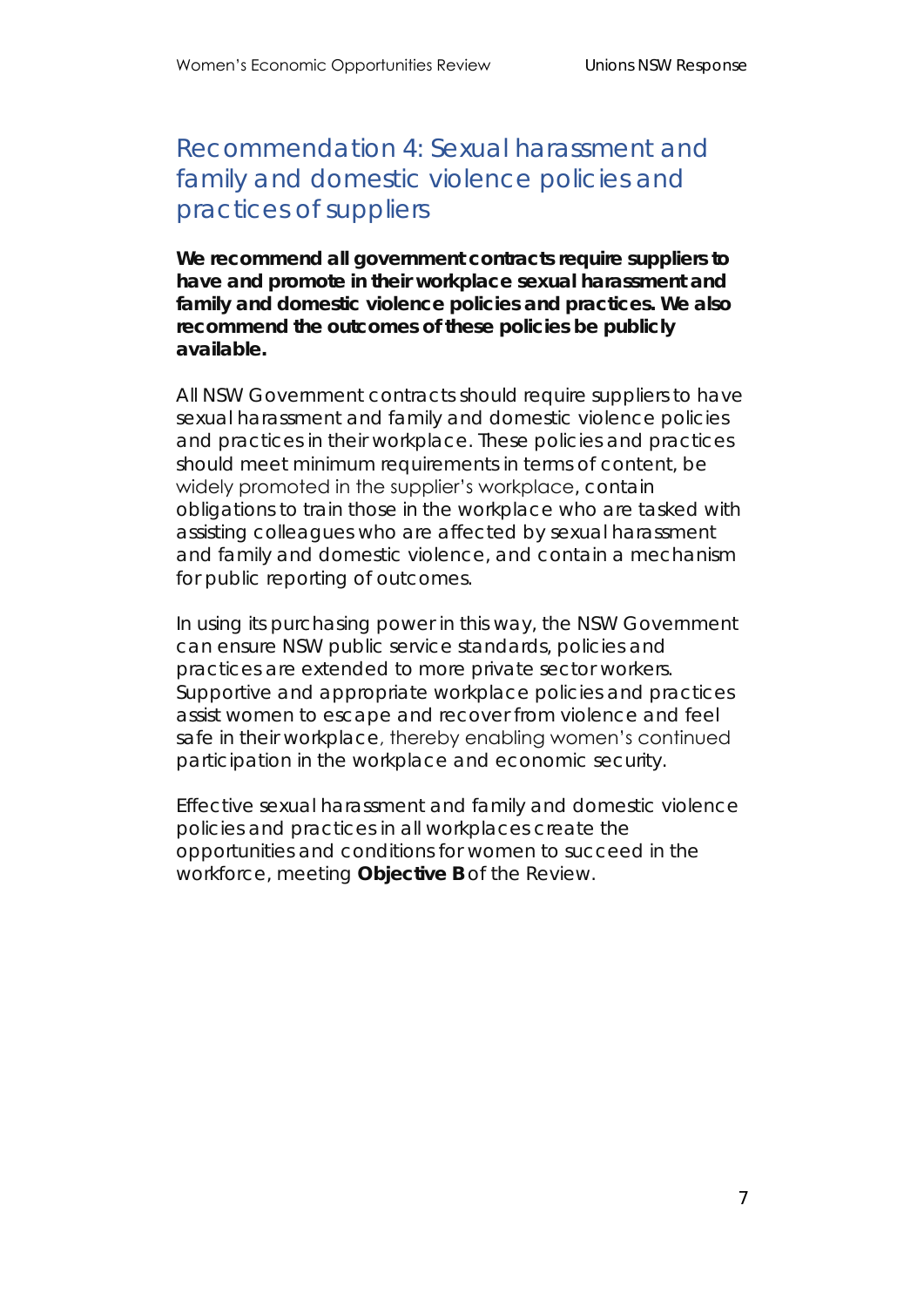#### <span id="page-7-0"></span>Recommendation 5: 24/7 childcare

**We recommend 24/7 childcare centres be established in accessible locations to increase women's capacity to participate in shift work.**

Many women in the health and essential services sector experience significant workplace disadvantage because they are not available for out-of-hours work due to childcare responsibilities. 24/7 childcare facilities located near hospitals and in industrial areas will increase women's capacity to take advantage of better paid shifts and engage in the workplace on more equal footing with those who do not have childcare responsibilities.

This recommendation will increase childcare options that recognise the reality of women's working lives and meet all objectives of the Review, particularly **Objectives A and B**.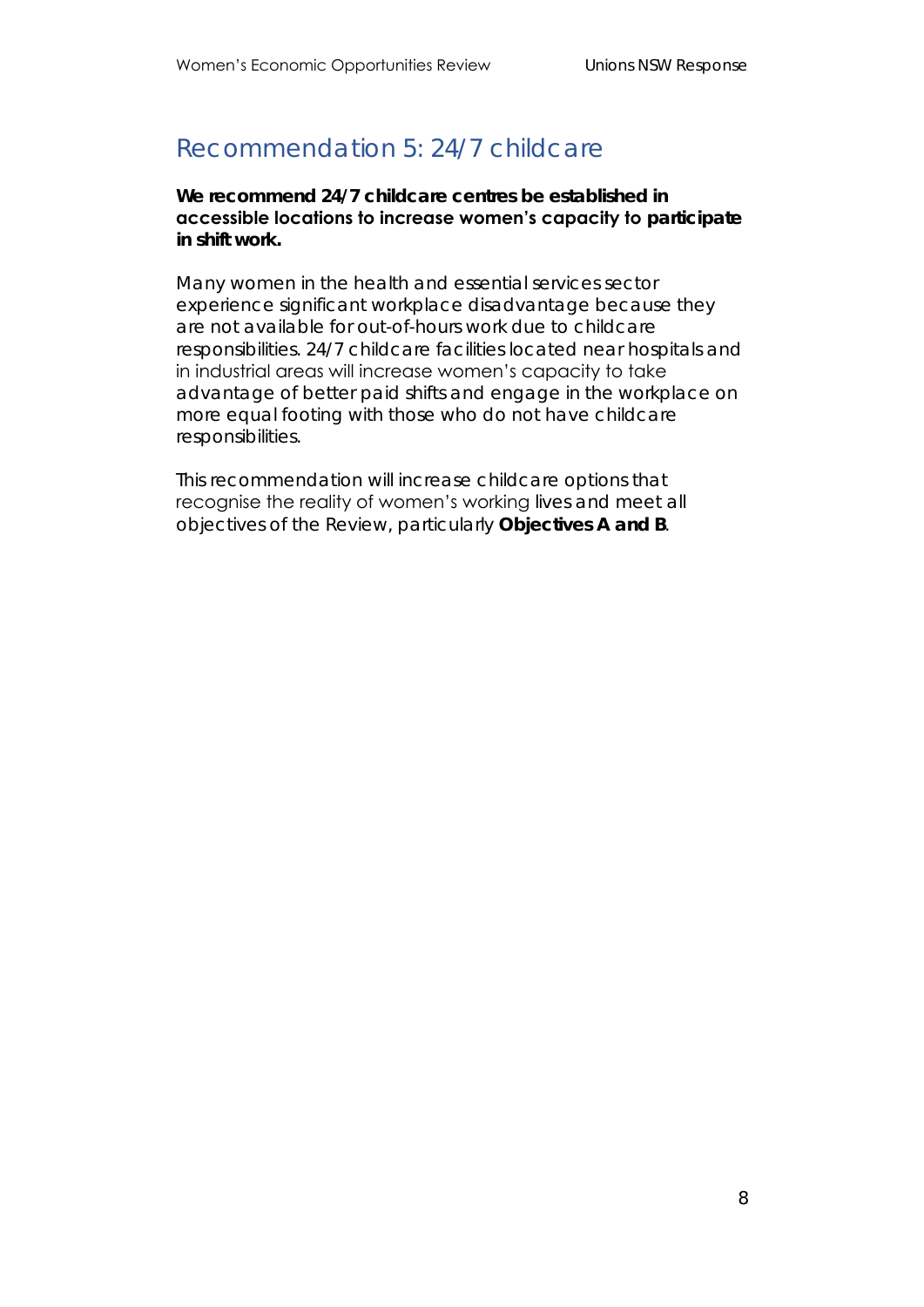#### <span id="page-8-0"></span>Recommendation 6: Equal primary carer paid parental leave and superannuation

**We recommend all parents be provided equal, adequate and shareable primary carer paid parental leave. We also recommend superannuation be paid on what a parent would have earned on ordinary income while on parental leave, whether that leave is paid or unpaid.**

On average women retire with 40% less superannuation than men. There are two main factors:

- 1. the gender pay gap; and
- 2. many women leave the work force or work part time for extended periods to care for children.

These two factors have significantly contributed to the increasing numbers of older women living in poverty and experiencing homelessness.

It is estimated only 6% of men take primary parental leave.<sup>4</sup> Equal, adequate, and shareable primary parental leave for both parents will begin to redress this economic disadvantage for women by increasing men's engagement in caring, balancing the financial impact of children between both parents, and increasing family capacity to have a parent at home with a child over an extended period.

We support the ACTU's call for adequate parental leave of a minimum of at least 26 weeks<sup>5</sup> however, Unions NSW supports this period being lengthen to up to 52 weeks. Each parent should have access to this entitlement on a shareable or sequential basis.

This recommendation will support families in their caring role without financially disadvantaging women and meet all objectives of the Review, particularly **Objectives A and B**.

<sup>4</sup> Australian Bureau of Statistics, *Gender Indicators, Australia* (Released 15 December 2020), Chapter 10: Work and family balance [<https://www.abs.gov.au/statistics/people/people-and](https://www.abs.gov.au/statistics/people/people-and-communities/gender-indicators-australia/latest-release#work-and-family-balance)[communities/gender-indicators-australia/latest-release#work-and-family-balance>](https://www.abs.gov.au/statistics/people/people-and-communities/gender-indicators-australia/latest-release#work-and-family-balance) <sup>5</sup> Australian Council of Trade Unions, *Leaving women behind: The real cost of the Covid*  recovery (2020), p 32 < [https://www.actu.org.au/our-work/policies-publications](https://www.actu.org.au/our-work/policies-publications-submissions/2020/leaving-women-behind-the-real-cost-of-the-covid-recovery)[submissions/2020/leaving-women-behind-the-real-cost-of-the-covid-recovery>](https://www.actu.org.au/our-work/policies-publications-submissions/2020/leaving-women-behind-the-real-cost-of-the-covid-recovery)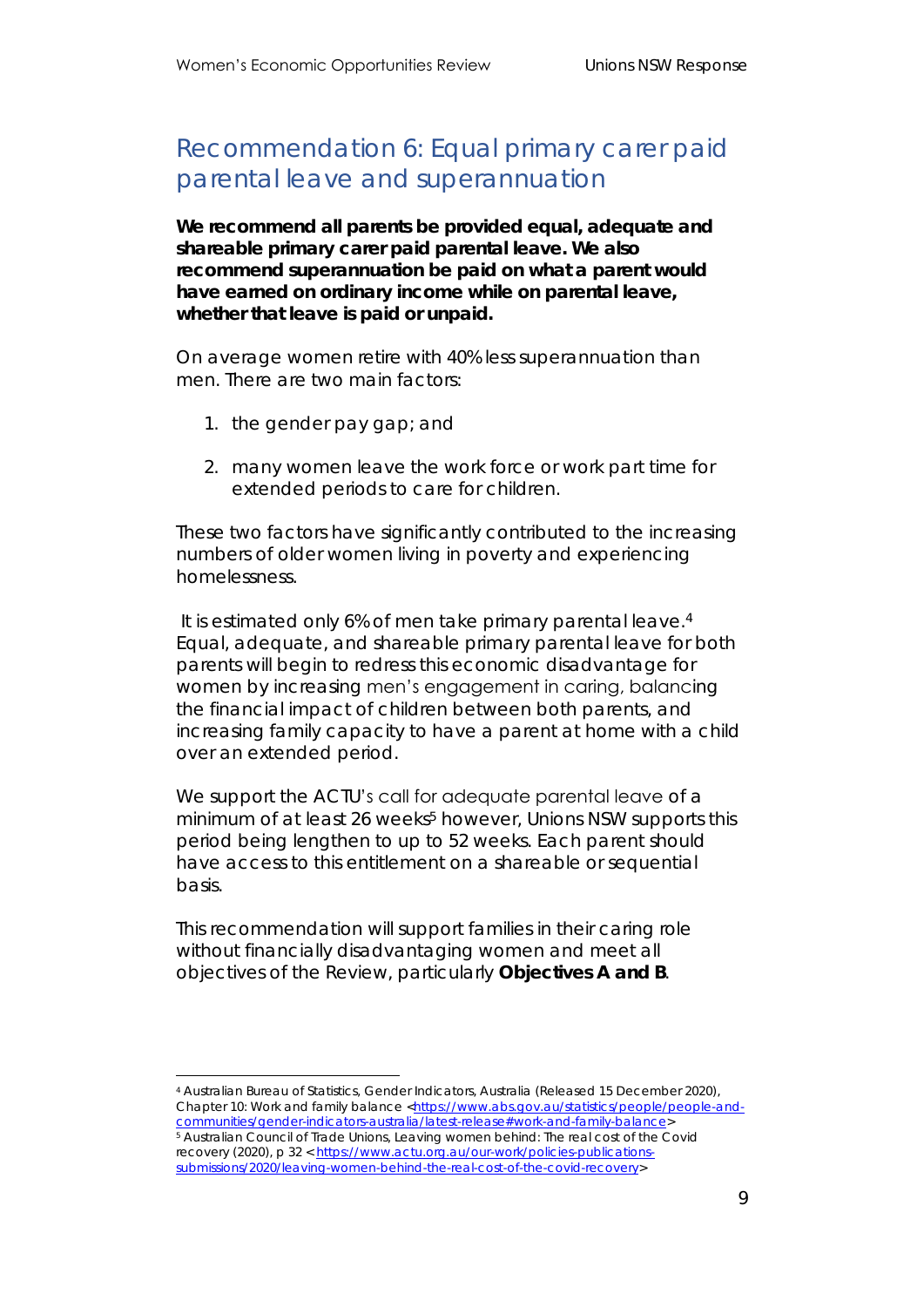### <span id="page-9-0"></span>Recommendation 7: Targeted TAFE and University courses during school hours

**We recommend free TAFE and University courses targeting employment in high demand work opportunities be offered to women seeking to return to the workforce. Such courses to be offered during school hours.**

Many women seeking to re-enter the workforce after a period of absence due to child caring responsibilities find their skills have become dated or an alternate career would better suit their circumstances. Training is often designed to suit industry requirements rather than school hours, is expensive and requires payment for childcare. For women who are not in the paid workforce these barriers can be insurmountable.

This recommendation offers options for women to update their skills or consider a new career once children have gone to school and meets **Objectives A, B, C and D** of the Review.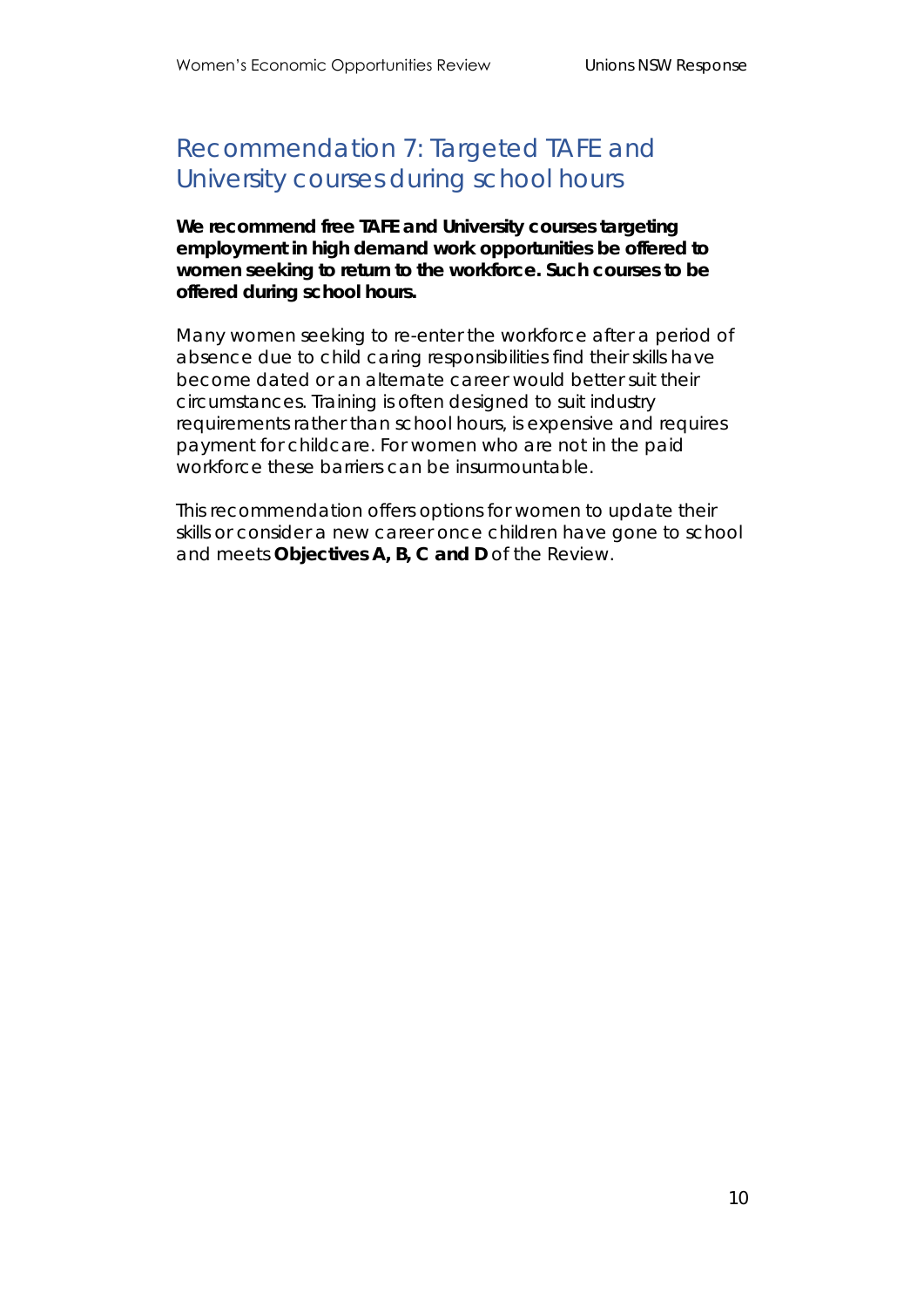#### <span id="page-10-0"></span>Recommendation 8: Scholarships for future women leaders

**We recommend scholarships be made available to a diverse range of women to support them to develop their leadership capacity.** 

The scholarships should include, but not be limited to, women gaining experience across a diverse range of workplaces or industries, leadership training and mentoring.

Women are underrepresented in leadership roles. In 2019/20 women held 15% of Chair positions, 28% of directorships, 18% of CEO positions and 33% of key management roles.<sup>6</sup> In February 2022, Australia was ranked 57<sup>th</sup> in the world for representation of women in federal politics, <sup>7</sup> while at the NSW state level women represent 35.5% and 28.6% of members of the lower and upper houses of parliament respectively. <sup>8</sup> We note women are better represented in the NSW public sector than in the above categories with 42.7% of the sector's senior leaders being women. Nonetheless, as the Public Service Commission concluded, '[s]ustained effort will be needed to reach the target of gender parity [in the NSW public service] by 2025'.9

It is well documented gender diversity in leadership drives better business outcomes. <sup>10</sup> These scholarships will support women in accessing leadership roles and play a part in the sustained effort required to redress the gender imbalance in leadership. This recommendation meets **Objective B** of the Review.

[<https://public.tableau.com/app/profile/women.nsw/viz/Electoralrepresentation\\_16232936729](https://public.tableau.com/app/profile/women.nsw/viz/Electoralrepresentation_16232936729190/Dashboard1) [190/Dashboard1>](https://public.tableau.com/app/profile/women.nsw/viz/Electoralrepresentation_16232936729190/Dashboard1)

<sup>6</sup> Workplace Gender Equality Agency, *Gender Workplace Statistics at a Glance* (August 2021) [<https://www.wgea.gov.au/sites/default/files/documents/Stats\\_at\\_a\\_glance\\_AUG2021.pdf>](https://www.wgea.gov.au/sites/default/files/documents/Stats_at_a_glance_AUG2021.pdf)

<sup>7</sup> Inter-Parliamentary Union Parline, *Monthly ranking of women in national parliaments* (February 2022) [<https://data.ipu.org/women-ranking?month=2&year=2022>](https://data.ipu.org/women-ranking?month=2&year=2022)

<sup>8</sup> NSW Government, NSW Gender Equality Dashboard: Women's representation in NSW government (Web Page, 28 October 2021)

<sup>9</sup> NSW Government Public Service Commission, *State of the NSW Public Sector Report 2021*, p 6 [<https://www.psc.nsw.gov.au/reports-and-data/state-of-the-nsw-public-sector/state-of-the](https://www.psc.nsw.gov.au/reports-and-data/state-of-the-nsw-public-sector/state-of-the-nsw-public-sector-report-2021)[nsw-public-sector-report-2021>](https://www.psc.nsw.gov.au/reports-and-data/state-of-the-nsw-public-sector/state-of-the-nsw-public-sector-report-2021)

<sup>10</sup> Workplace Gender Equality Agency, *Gender Equity Insights 2020 Delivering The Business Outcomes* (WGEA Gender Equity Series, Issue #5, March 2020)

[<sup>&</sup>lt;https://www.wgea.gov.au/sites/default/files/documents/BCEC%20WGEA%20Gender%20Equit](https://www.wgea.gov.au/sites/default/files/documents/BCEC%20WGEA%20Gender%20Equity%20Insights%202020%20Delivering%20the%20Business%20Outcomes_WEB_FINAL.pdf) [y%20Insights%202020%20Delivering%20the%20Business%20Outcomes\\_WEB\\_FINAL.pdf>](https://www.wgea.gov.au/sites/default/files/documents/BCEC%20WGEA%20Gender%20Equity%20Insights%202020%20Delivering%20the%20Business%20Outcomes_WEB_FINAL.pdf)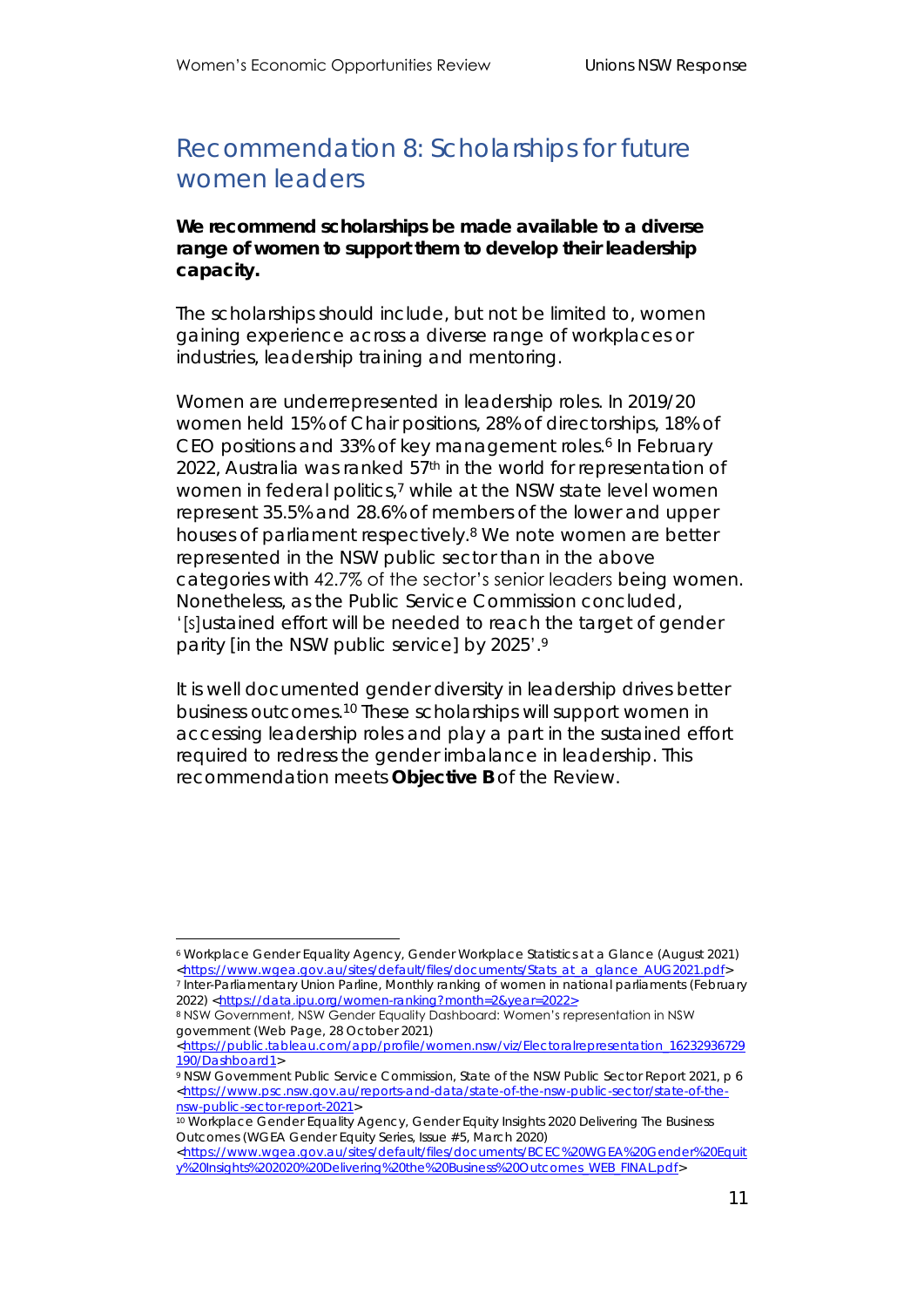#### <span id="page-11-0"></span>Recommendation 9: Housing security

**We recommend women in public housing be offered a loan or 'rent-to-buy' arrangement to purchase their home using rent paid as a deposit.**

Older women were the fastest growing cohort of homeless Australians between 2011 and 2016, increasing by over 30%. 11

Our recommendation will create opportunities for housing security for women who are at risk of homelessness due to violence, pay inequity or other sex and gender discrimination. To assist women in increasing their net worth and their housing security, the NSW Government can allow women in public housing to convert rent paid as a deposit on their home through a program loan provider. Subsequent repayment should be linked to the person's income. This will provide stable homes for children, increase housing stock turnover and ensure a capital base for women into retirement.

This recommendation meets all objectives of the Review, in particular, **Objectives B and C**.

<sup>11</sup> Australian Human Rights Commission, *Older Women's Risk of Homelessness: Background Paper*: *Exploring a growing problem* (April 2019), p 4 and generally [<https://humanrights.gov.au/our-work/age-discrimination/publications/older-womens-risk](https://humanrights.gov.au/our-work/age-discrimination/publications/older-womens-risk-homelessness-background-paper-2019)[homelessness-background-paper-2019>](https://humanrights.gov.au/our-work/age-discrimination/publications/older-womens-risk-homelessness-background-paper-2019)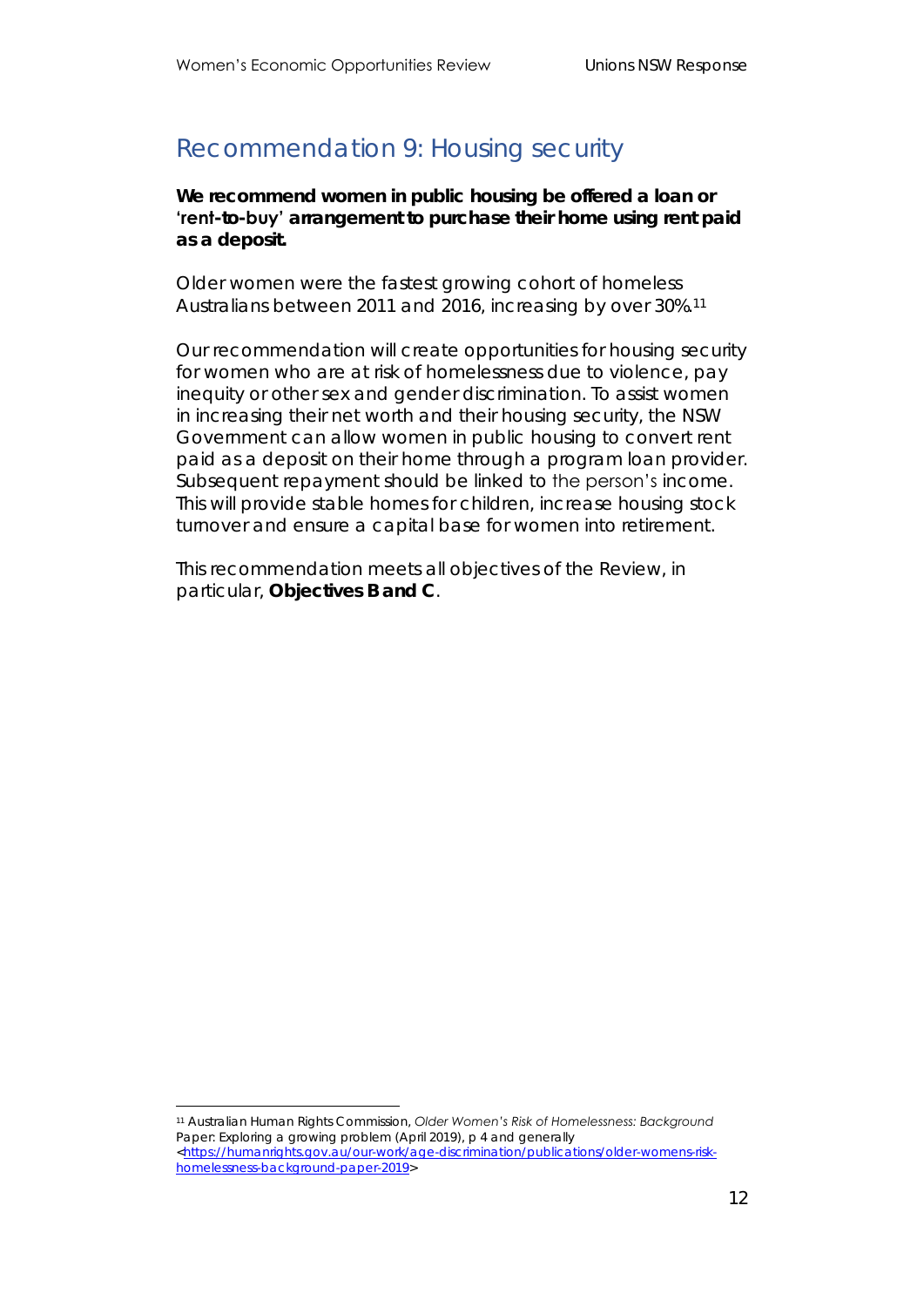#### <span id="page-12-0"></span>Recommendation 10: Remove the NSW public sector wages cap

**We recommend the removal of the NSW public sector wages cap of 2.5% (inclusive of federal superannuation increases) and the repeal of section 146C of the** *Industrial Relations Act 1996* **(NSW) to enable pay equity and reasonable and fair increases to wages.**

The NSW public sector is the largest employer in Australia with almost two-thirds (65.7%) of employees being women. This equates to about 283,400 women employees. The removal of the wages cap will allow for fair and reasonable increases for these employees, which has been lagging the federal Fair Work Commission (**FWC**) wage increases.

Since 2017, there has been a year-on-year increase in the gender pay gap for NSW Government employees. In 2017, the gender pay gap was below 1% or \$ 252.<sup>12</sup> In 2021, the gender pay gap increased to 4.1% or \$3,905<sup>13</sup>. In 2018, the Public Service Commission sought to explain this trend by attributing the widening gender gap 'to changes to the gender balance in lower paid roles, with fewer male than female employees in these positions' <sup>14</sup>, despite 'the number of females in higher salary ranges also increased.' 15

The NSW Public Sector *Wages Policy* currently provides for a wages cap of 2.5%, inclusive of superannuation increases. This means in any year where there are federally mandated increases to superannuation, the actual wage increase is reduced. For example, in 2021, the 2.5% wages cap meant that the NSW Government provided a 2.04% increase in wages and 0.5% increase in superannuation.

Before 2011, the NSW Industrial Relations Commission (*NSWIRC*) could hear cases to determine a 'reasonable and fair' wage increase for employees.

<sup>12</sup> NSW Government Public Service Commission, *State of the NSW Public Sector Report 2017*, p 20 [<https://www.psc.nsw.gov.au/reports-and-data/state-of-the-nsw-public-sector/state-of-the](https://www.psc.nsw.gov.au/reports-and-data/state-of-the-nsw-public-sector/state-of-the-nsw-public-sector-2017)[nsw-public-sector-2017>](https://www.psc.nsw.gov.au/reports-and-data/state-of-the-nsw-public-sector/state-of-the-nsw-public-sector-2017)

<sup>13</sup> NSW Government Public Service Commission, *State of the NSW Public Sector Report 2021*, p 38 [<https://www.psc.nsw.gov.au/reports-and-data/state-of-the-nsw-public-sector/state-of-the](https://www.psc.nsw.gov.au/reports-and-data/state-of-the-nsw-public-sector/state-of-the-nsw-public-sector-report-2021)[nsw-public-sector-report-2021>](https://www.psc.nsw.gov.au/reports-and-data/state-of-the-nsw-public-sector/state-of-the-nsw-public-sector-report-2021)

<sup>14</sup> NSW Government Public Service Commission, *State of the NSW Public Sector Report 2018*, p 53 [<https://www.psc.nsw.gov.au/reports-and-data/state-of-the-nsw-public-sector/state-of-the](https://www.psc.nsw.gov.au/reports-and-data/state-of-the-nsw-public-sector/state-of-the-nsw-public-sector-2018)[nsw-public-sector-2018>](https://www.psc.nsw.gov.au/reports-and-data/state-of-the-nsw-public-sector/state-of-the-nsw-public-sector-2018)

<sup>15</sup> NSW Government Public Service Commission, *State of the NSW Public Sector Report 2018*, p 53 [<https://www.psc.nsw.gov.au/reports-and-data/state-of-the-nsw-public-sector/state-of-the](https://www.psc.nsw.gov.au/reports-and-data/state-of-the-nsw-public-sector/state-of-the-nsw-public-sector-2018)[nsw-public-sector-2018>](https://www.psc.nsw.gov.au/reports-and-data/state-of-the-nsw-public-sector/state-of-the-nsw-public-sector-2018)